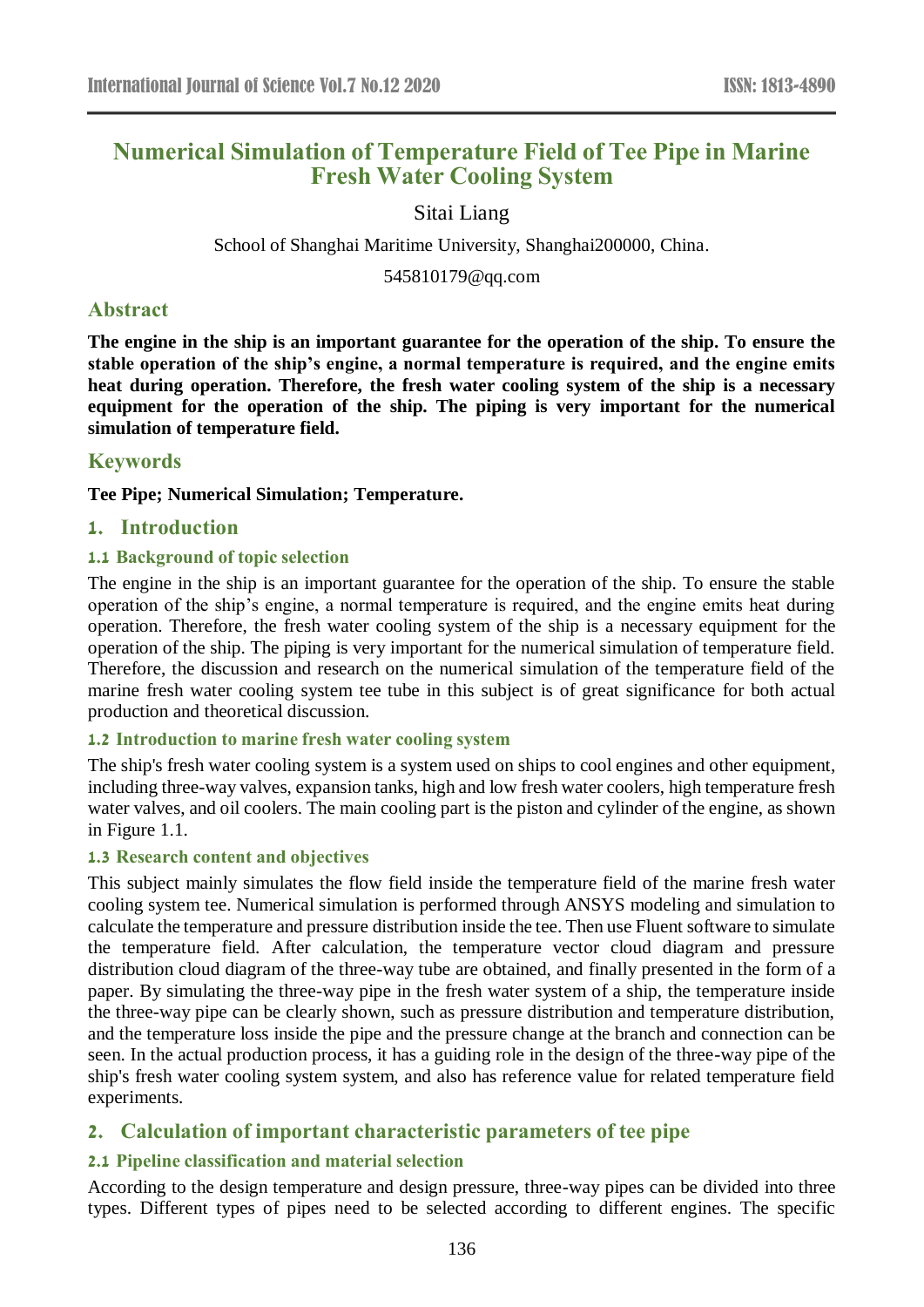classification rules can be seen in Table 2.1. This article is a temperature simulation of a low-speed diesel engine, so the first-class piping system is selected.



Figure 1.1

Table 2.1

| grade                  |          |              |            |            |            |            |
|------------------------|----------|--------------|------------|------------|------------|------------|
|                        | Design   | set          | Design     | set        | Design     | set        |
| Pipeline               | pressure | tempreture   | pressure   | tempreture | pressure   | tempreture |
|                        | /MPa     | $C^{\prime}$ | /MPa       | ′°C        | /MPa       | /°C        |
| Steam and hot kerosene | >1.6     | >300         | $\leq 1.6$ | $\leq 300$ | $\leq 0.7$ | $\leq 170$ |
| Fuel oil               | >1.6     | >150         | $\leq 1.6$ | $\leq 150$ | $\leq 0.7$ | $\leq 60$  |
| Other medium           | >4.0     | >300         | $\leq 4.0$ | $\leq 300$ | $\leq 1.6$ | $\leq 200$ |

#### **2.2 Temperature design**

Determining the temperature is an important part of the numerical simulation of the temperature field. The temperature needs to be continuously mixed and tested to achieve a temperature that can reduce temperature loss and save costs, and reach a temperature that meets the cooling requirements, so that the ship's engine can work stably.

The temperature can be determined according to the "Ship Design Practical Manual", the specific temperature design can refer to Table 2.2

| Table 2.2                           |                                       |                                                 |  |  |  |
|-------------------------------------|---------------------------------------|-------------------------------------------------|--|--|--|
| Diesel engine type                  | temperature range                     | Temperature difference between inlet and outlet |  |  |  |
| Medium and high speed diesel engine | $70^{\circ}$ C $\sim$ 80 $^{\circ}$ C | 12°C                                            |  |  |  |
| Low speed diesel engine             | $60^{\circ}$ C $\sim$ 70 $^{\circ}$ C |                                                 |  |  |  |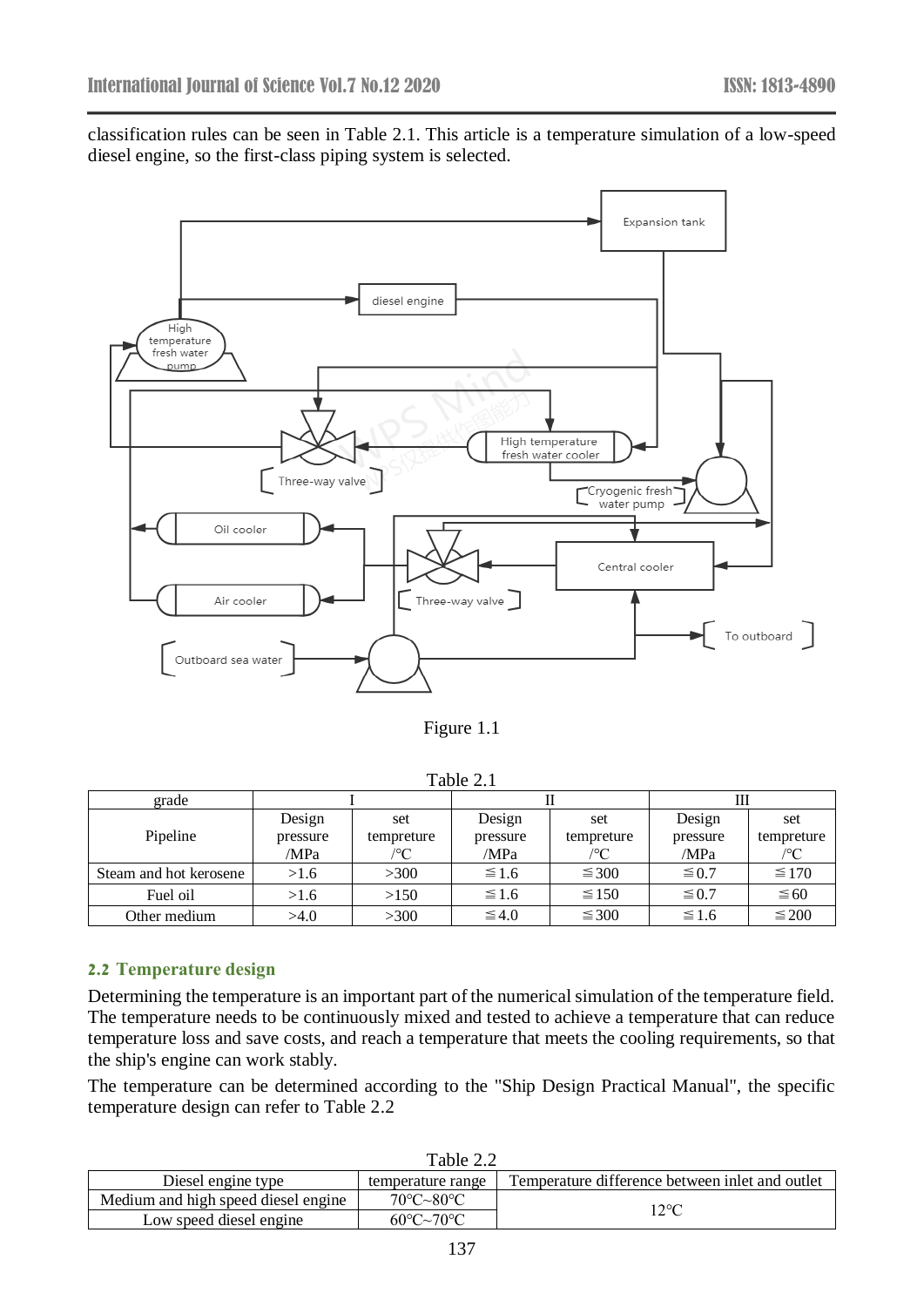#### **2.3 Pipe diameter design**

The pipe diameter can be calculated according to the velocity of the fluid in the tee pipe. The specific

formula is as follows:  $d_i = 0.0188 \sqrt{\frac{q_i}{r}}$  $d_{\cdot} = 0.0188, \frac{q}{q}$ *v*  $= 0.0188 \sqrt{\frac{q_y}{r}}$  or  $d_i = 0.0188 \sqrt{\frac{q_m}{r}}$  $d_{\cdot} = 0.0188, \frac{q}{q}$ *v* =

di—the inner diameter of the pipe (m);

qv—volume flow rate (m3/h);

v—The fluid velocity in the pipe (m/s).

qm—mass flow rate (kg/h);

ρ—fluid density (kg/m3);

It can be seen from the above table that the flow velocity range of the suction pipe and the discharge pipe of the fresh water cooling pipe are both  $1.2 \times 2.7$  m/s, and  $2$  m/s is selected here. According to the ship task design book, the volume flow rate of the first inlet is 80m3/h, and the volume flow rate of the second inlet is 40m3/h. According to the above formula, the inner diameter of the pipe is 120mm and 85mm respectively.The size of the three-way pipe is shown in Figure 2.3



Figure 2.3

# **3. The model is based on assumptions**

### **3.1 Build a computational domain model**

The numerical simulation of the temperature field of the three-way pipe in the marine fresh water cooling system is a simulation of the internal flow field of the three-way pipe, and the calculation domain model of the flow field can be established without ignoring the wall thickness. This paper chooses the piping modeling of the tee in the marine fresh water cooling system, and the model is shown in Figure 3.1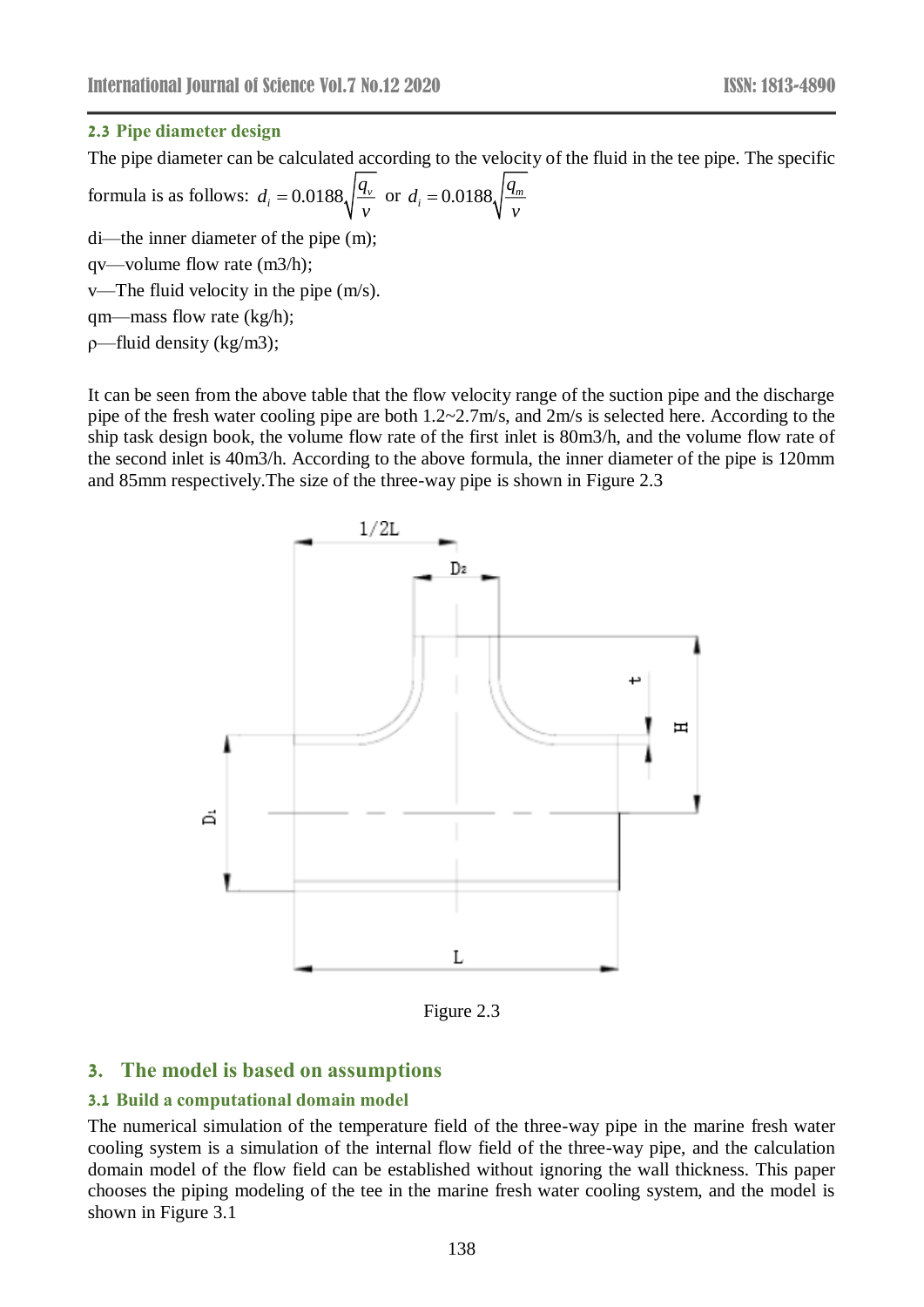

Figure 3.1

In the pipeline, the flow velocity of the fluid close to the pipe wall is approximately equal to zero. Therefore, when the pipe is gridded, the grid of the pipe wall is rectangular, and the flow area in the middle is triangular.

#### **3.2 Numerical analysis of fluid in tee pipe**

For the established model, the following assumptions are made:

(1) The cooling water is a continuous medium fluid, and the fluid flow is turbulent.

(2) In the two inlets, set Velocity Magnitude=0.3m/s, Turbulent Intensity=5%, Hydraulic Diameter =0.15m, Temperature=40℃ as the boundary conditions, and most of the boundary conditions can choose the default value After calculation, the flow monitoring diagram is obtained, as shown in Figure 3.2

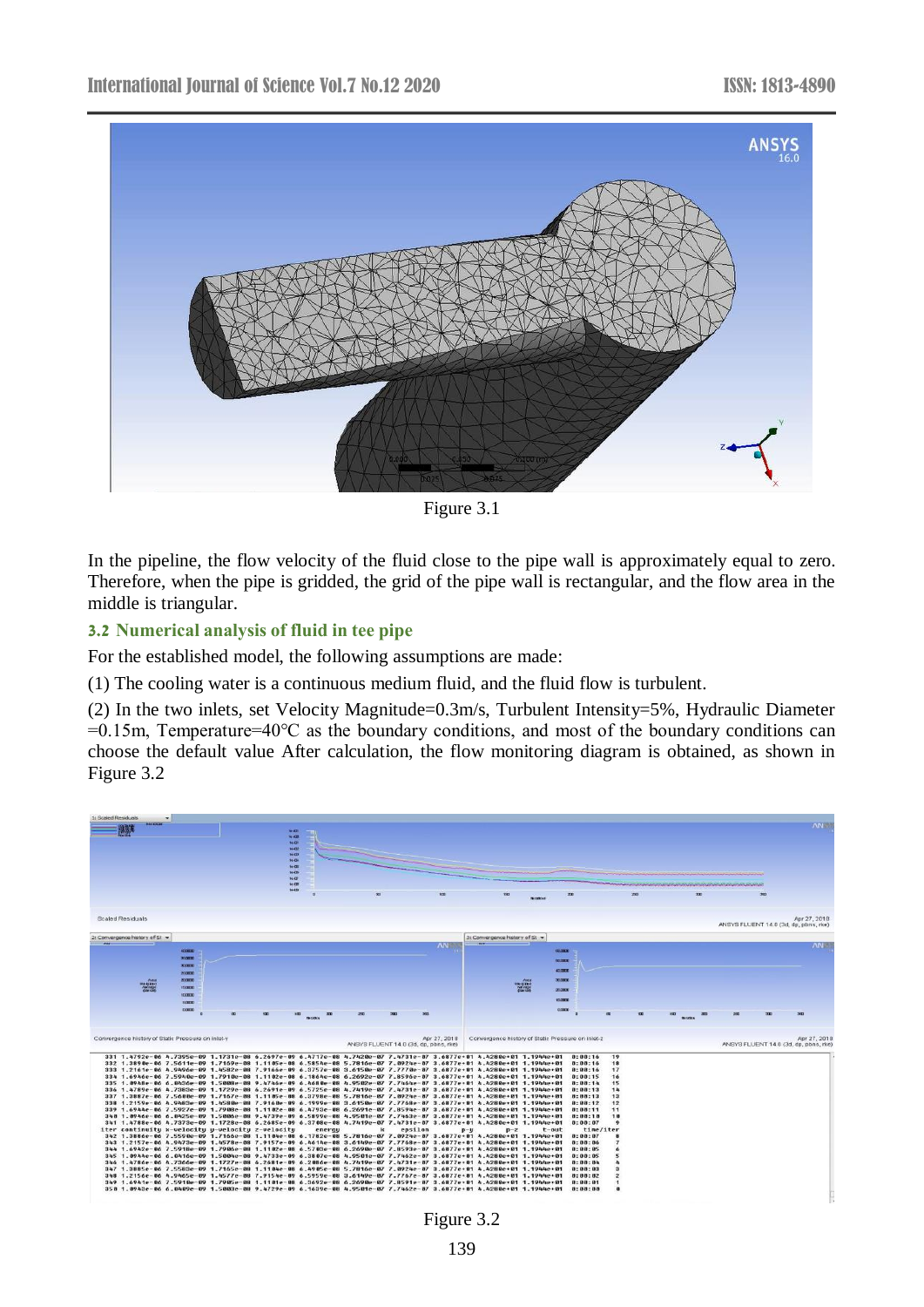#### **4. Results analysis and discussion**

The Figure 4.1 shows the pressure distribution nephogram of the tee pipe installation. The red part represents high pressure, and the blue part represents negative pressure. It can be seen from the figure that the pressure on the upper part of the tee pipe is large, resulting in negative pressure at the joint. When two streams of fluid with different pressures flow through the same pipe, the pressure is the minimum at the junction of the pipeline and reaches the maximum at the end of the pipe.

| 4.78e+01      |                      |
|---------------|----------------------|
| 4.36e+01      |                      |
| $3.94e + 01$  |                      |
| $3.53e + 01$  |                      |
| 3.11e+01      |                      |
| $2.69e + 01$  |                      |
| $2.27e + 01$  |                      |
| 1.86e+01      |                      |
| $1.44e + 01$  |                      |
| 1.02e+01      |                      |
| $6.05e + 00$  |                      |
| $1.87e + 00$  |                      |
| $-2.30e + 00$ |                      |
| $-6.48e + 00$ |                      |
| $-1.06e + 01$ |                      |
| $-1.48e + 01$ |                      |
| $-1.90e + 01$ |                      |
| $-2.32e + 01$ |                      |
| $-2.73e + 01$ | $\sqrt{\frac{2}{x}}$ |
| $-3.15e + 01$ |                      |
| $-3.57e + 01$ |                      |
|               |                      |

Figure 4.1

The Figure 4.2 shows the temperature distribution nephogram of tee pipe. Red represents the high temperature part, and blue represents the low temperature part. Two streams of fluid with different temperatures flow through the same pipe after mixing, and the longer the pipe is, the closer the outlet fluid temperature is to the average value

| <b>1: Scaled Residuals</b> | $\cdot$                            |            |
|----------------------------|------------------------------------|------------|
|                            | $8.00e + 01$                       |            |
|                            | 7.80e+01                           |            |
|                            | 7.60e+01                           |            |
|                            | 7.40e+01                           |            |
|                            | 7.20e+01                           |            |
|                            | 7.00e+01                           |            |
|                            | $6.80e + 01$                       |            |
|                            | $6.60e + 01$                       |            |
|                            | $6.40e + 01$                       |            |
|                            | 6.20e+01                           |            |
|                            | 6.00e+01                           |            |
|                            | $5.80e + 01$                       |            |
|                            | 5.60e+01                           |            |
|                            | $5.40e + 01$                       |            |
|                            | $5.20e + 01$                       |            |
|                            | $5.00e + 01$                       |            |
|                            | 4.80e+01                           |            |
|                            | 4.60e+01                           |            |
|                            | 4.40e+01                           |            |
|                            | 4.20e+01                           |            |
|                            | 4.00e+01                           |            |
|                            |                                    |            |
|                            |                                    |            |
|                            | Contours of Static Temperature (c) |            |
|                            |                                    |            |
|                            |                                    | Figure 4.2 |